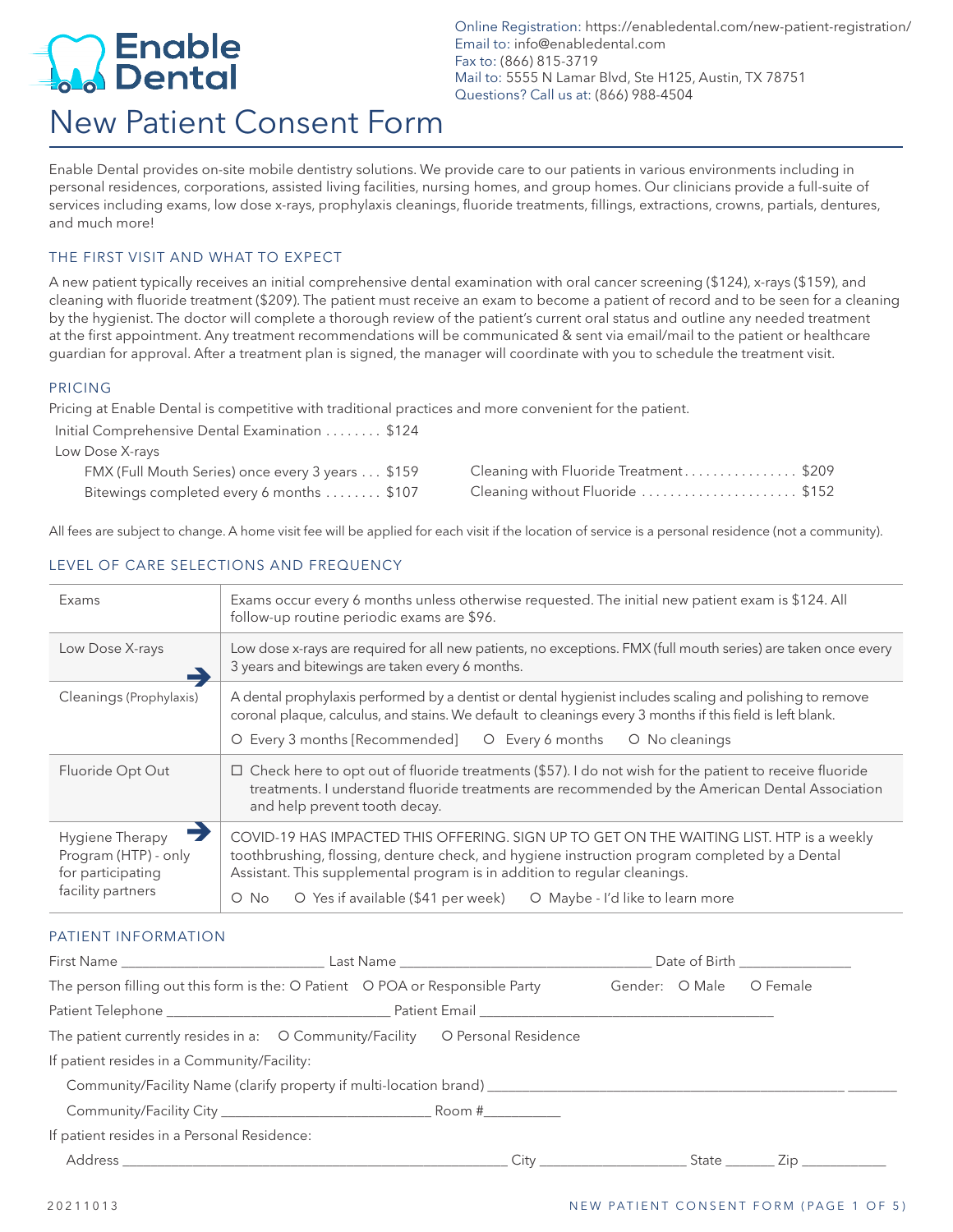### **Enable Dental**

Online Registration: https://enabledental.com/new-patient-registration/ Email to: info@enabledental.com Fax to: (866) 815-3719 Mail to: 5555 N Lamar Blvd, Ste H125, Austin, TX 78751 Questions? Call us at: (866) 988-4504

#### PRIMARY RESPONSIBLE PARTY / MEDICAL POWER OF ATTORNEY (IF APPLICABLE)

|                                            | Email <b>Example 2018</b> Relation to the Patient <b>Contract Contract Contract Contract Contract Contract Contract Contract Contract Contract Contract Contract Contract Contract Contract Contract Contract Contract Contract Contr</b> |                                          |  |
|--------------------------------------------|-------------------------------------------------------------------------------------------------------------------------------------------------------------------------------------------------------------------------------------------|------------------------------------------|--|
|                                            | FINANCIAL POWER OF ATTORNEY (IF APPLICABLE AND DIFFERENT FROM ABOVE)                                                                                                                                                                      |                                          |  |
|                                            |                                                                                                                                                                                                                                           |                                          |  |
|                                            |                                                                                                                                                                                                                                           |                                          |  |
|                                            |                                                                                                                                                                                                                                           |                                          |  |
|                                            |                                                                                                                                                                                                                                           |                                          |  |
|                                            | PATIENT MEDICAL HISTORY (CHECK IF THE PATIENT HAS OR HAS EVER HAD)                                                                                                                                                                        |                                          |  |
| $\Box$ Allergies, hay fever, sinusitis     | $\Box$ Glaucoma                                                                                                                                                                                                                           | $\Box$ Shortness of breath               |  |
| □ Alzheimer's/Dementia                     | $\Box$ Headaches                                                                                                                                                                                                                          | $\square$ Sinus trouble                  |  |
| $\Box$ Anemia                              | $\Box$ Heart murmur                                                                                                                                                                                                                       | □ Sickle cell anemia                     |  |
| □ Arthritis, Rheumatism                    | $\Box$ Heart problems                                                                                                                                                                                                                     | $\Box$ Slow healing wounds               |  |
| $\Box$ Artificial heart valves             | $\Box$ Heart valve replacement                                                                                                                                                                                                            | $\Box$ Stroke                            |  |
| □ Artificial joints; Surgery Date:         | $\Box$ Hepatitis                                                                                                                                                                                                                          | □ Swelling of feet or ankles             |  |
| $\Box$ Asthma                              | $\Box$ Herpes                                                                                                                                                                                                                             | □ Thyroid problems                       |  |
| $\Box$ Bleeding abnormally with operations | □ High blood pressure                                                                                                                                                                                                                     | $\Box$ Tonsillitis                       |  |
| or surgery                                 | □ Any immune deficiency                                                                                                                                                                                                                   | $\Box$ Tuberculosis                      |  |
| $\Box$ Blood disease, clotting disorders   | $\square$ Jaundice                                                                                                                                                                                                                        | $\Box$ Tumor or growth on head/neck      |  |
| $\Box$ Cancer                              | □ Kidney disease                                                                                                                                                                                                                          | $\Box$ Ulcer                             |  |
| □ Chemical dependency                      | $\square$ Low blood pressure                                                                                                                                                                                                              | □ Venereal disease                       |  |
| □ Chemotherapy                             | □ Mitral valve prolapse                                                                                                                                                                                                                   | □ Weight loss, unexplained               |  |
| □ Circulatory problems                     | □ Osteoporosis                                                                                                                                                                                                                            | Allergies                                |  |
| $\Box$ Cortisone treatments                | □ Osteopenia                                                                                                                                                                                                                              | □ Allergic to Aspirin                    |  |
| □ Cough, persistent or bloody              | $\Box$ Pacemaker                                                                                                                                                                                                                          | □ Allergic to Penicillin                 |  |
| $\square$ Diabetes                         | $\square$ Radiation treatments (specify if head/neck)                                                                                                                                                                                     | □ Allergic to latex                      |  |
|                                            | □ Respiratory disease                                                                                                                                                                                                                     | □ Allergic to sulfa drugs                |  |
| $\square$ Emphysema                        |                                                                                                                                                                                                                                           | □ Allergic reaction to Novocaine, local, |  |
| $\Box$ Epilepsy                            | $\Box$ Rheumatic fever                                                                                                                                                                                                                    |                                          |  |

| Is the patient currently taking prescription blood thinners? O Yes O No O Uncertain If "Yes", specify ____               |
|--------------------------------------------------------------------------------------------------------------------------|
| Has the patient ever taken medications or received injections for osteoporosis (bisphosphonates)? O Yes O No O Uncertain |
| Has the patient ever been prescribed pre-medication for a dental visit? O Yes O No                                       |
| List any medications that the patient is taking: _                                                                       |

\_\_\_\_\_\_\_\_\_\_\_\_\_\_\_\_\_\_\_\_\_\_\_\_\_\_\_\_\_\_\_\_\_\_\_\_\_\_\_\_\_\_\_\_\_\_\_\_\_\_\_\_\_\_\_\_\_\_\_\_\_\_\_\_\_\_\_\_\_\_\_\_\_\_\_\_\_\_\_\_\_\_\_\_\_\_\_\_\_\_\_\_\_\_\_\_\_\_\_\_\_\_\_\_\_\_\_\_\_\_\_\_\_\_\_\_\_\_\_\_\_\_

\_\_\_\_\_\_\_\_\_\_\_\_\_\_\_\_\_\_\_\_\_\_\_\_\_\_\_\_\_\_\_\_\_\_\_\_\_\_\_\_\_\_\_\_\_\_\_\_\_\_\_\_\_\_\_\_\_\_\_\_\_\_\_\_\_\_\_\_\_\_\_\_\_\_\_\_\_\_\_\_\_\_\_\_\_\_\_\_\_\_\_\_\_\_\_\_\_\_\_\_\_\_\_\_\_\_\_\_\_\_\_\_\_\_\_\_\_\_\_\_\_\_

\_\_\_\_\_\_\_\_\_\_\_\_\_\_\_\_\_\_\_\_\_\_\_\_\_\_\_\_\_\_\_\_\_\_\_\_\_\_\_\_\_\_\_\_\_\_\_\_\_\_\_\_\_\_\_\_\_\_\_\_\_\_\_\_\_\_\_\_\_\_\_\_\_\_\_\_\_\_\_\_\_\_\_\_\_\_\_\_\_\_\_\_\_\_\_\_\_\_\_\_\_\_\_\_\_\_\_\_\_\_\_\_\_\_\_\_\_\_\_\_\_\_

List any known allergies the patient has: \_\_\_\_\_\_\_\_\_\_\_\_\_\_\_\_\_\_\_\_\_\_\_\_\_\_\_\_\_\_\_\_\_\_\_\_\_\_\_\_\_\_\_\_\_\_\_\_\_\_\_\_\_\_\_\_\_\_\_\_\_\_\_\_\_\_\_\_\_\_\_\_\_\_\_\_\_\_\_\_\_\_\_\_\_

Primary Care Physician / MD: \_\_\_\_\_\_\_\_\_\_\_\_\_\_\_\_\_\_\_\_\_\_\_\_\_\_\_\_\_\_\_\_\_\_\_\_\_ Contact Information: \_\_\_\_\_\_\_\_\_\_\_\_\_\_\_\_\_\_\_\_\_\_\_\_\_\_\_\_\_\_\_\_\_\_\_\_\_\_

#### DENTAL HISTORY

Does the patient wear dentures (complete or partials)? O Yes O No

Date of the last dental exam? \_\_\_\_\_\_\_\_\_\_\_\_\_\_\_\_\_\_

Main concern for dental visit \_\_\_\_\_\_\_\_\_\_\_\_\_\_\_\_\_\_\_\_\_\_\_\_\_\_\_\_\_\_\_\_\_\_\_\_\_\_\_\_\_\_\_\_\_\_\_\_\_\_\_\_\_\_\_\_\_\_\_\_\_\_\_\_\_\_\_\_\_\_\_\_\_\_\_\_\_\_\_\_\_\_\_\_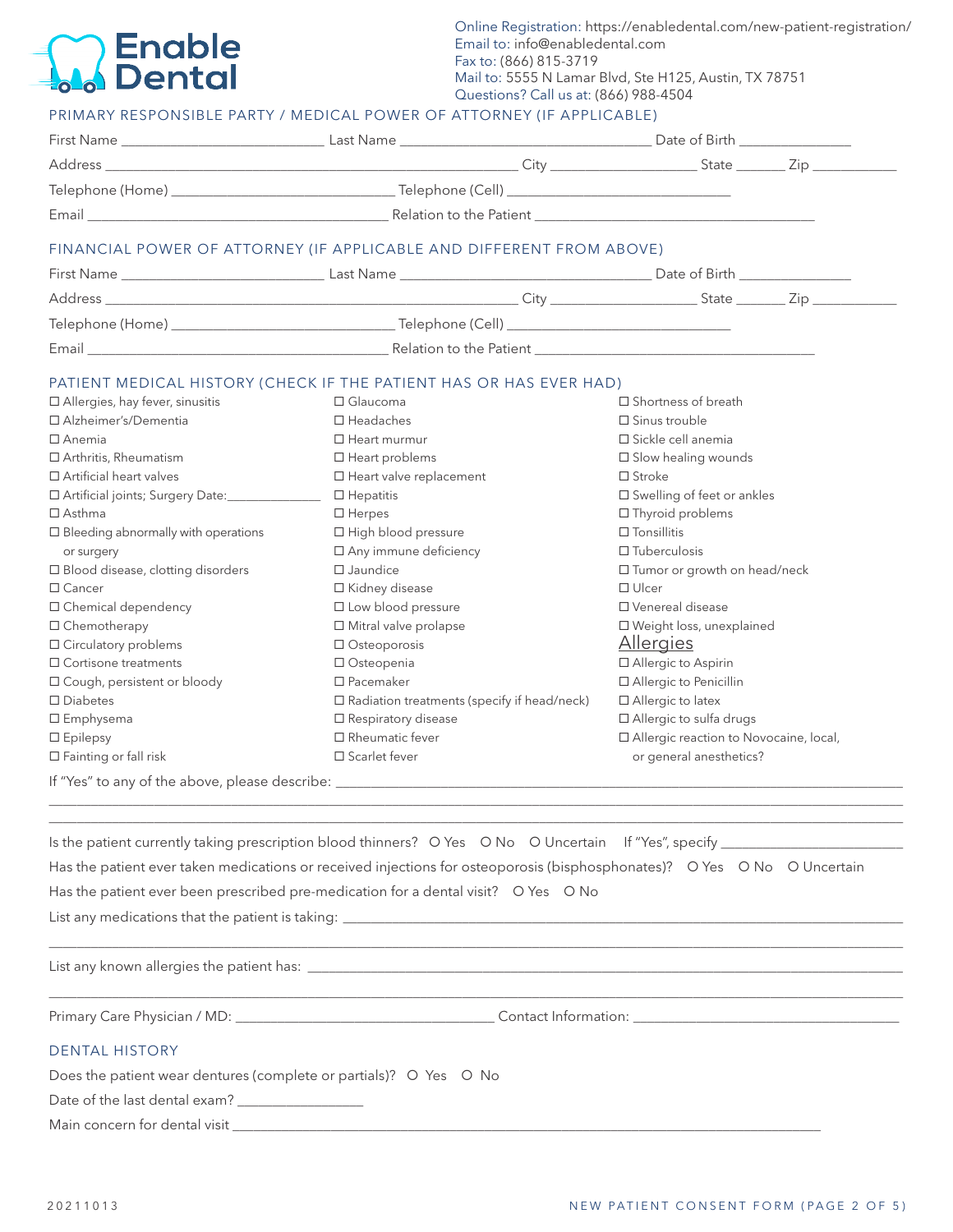## Enable **Dental**

Online Registration: https://enabledental.com/new-patient-registration/ Email to: info@enabledental.com Fax to: (866) 815-3719 Mail to: 5555 N Lamar Blvd, Ste H125, Austin, TX 78751 Questions? Call us at: (866) 988-4504

#### DENTAL INSURANCE (WE SUBMIT FOR YOU AS AN OUT-OF-NETWORK PROVIDER)

Enable Dental is happy to send an out-of-network dental insurance claim on your behalf. We are an out of network provider (not in-network) on most insurance plans and you will be reimbursed directly based on your out of network benefits. Please check with us if you are uncertain about in-network or out-of-network. Any insurer payments will come from the insurer and be sent directly to the subscriber listed below. We do this as a courtesy and any follow-up communication with the insurer must be handled by the subscriber listed below.

You understand payment is due in full at the time of services and is not dependent on the reimbursement you may receive from your dental insurance plan. Reminder that HMO dental plans are strictly in-network providers only and are not viable for us to assist in sending claims and will never get reimbursement.

|                                                                                                                | Insurance Phone #___________________ |  |  |
|----------------------------------------------------------------------------------------------------------------|--------------------------------------|--|--|
| Insured/Subscriber First Name_____________________________Insured or Subscriber Last Name_____________________ |                                      |  |  |
|                                                                                                                |                                      |  |  |
|                                                                                                                |                                      |  |  |
|                                                                                                                |                                      |  |  |
| Was this dental plan packaged with a Medicare Advantage/Supplement health plan? O Yes O No                     |                                      |  |  |

#### FINANCIAL DISCLOSURES

- We accept checks, credit cards, and ACH payments, and Care Credit (in some states)
- Medicare Medicare does not cover the cost of any dental services. See https://www.medicare.gov/coverage/dental-services
- Financial information in the form of a credit card or ACH information is required
- A 5% late fee will be applied to any outstanding balance not paid within 30 days of services being rendered

#### PICK ONE OF THE FOLLOWING PAYMENT OPTIONS:

| <b>OPTION 1</b><br>CREDIT CARD (WE WILL SEND YOU A RECEIPT) |  |  |
|-------------------------------------------------------------|--|--|
|                                                             |  |  |
|                                                             |  |  |
|                                                             |  |  |
| OPTION 2<br>ACH (WE WILL SEND YOU A RECEIPT)                |  |  |
|                                                             |  |  |
|                                                             |  |  |
| Name on Account                                             |  |  |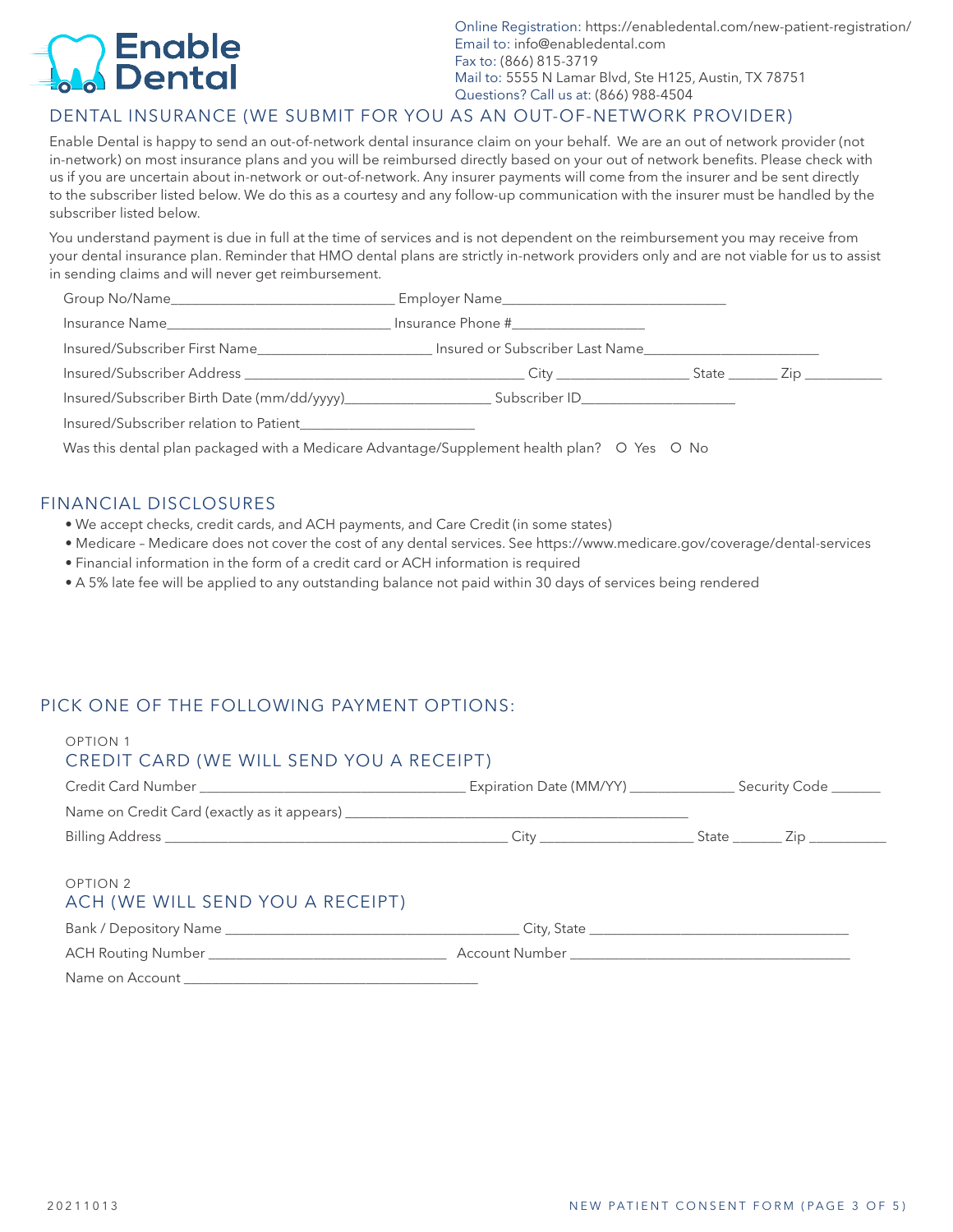## **Enable Dental**

Online Registration: https://enabledental.com/new-patient-registration/ Email to: info@enabledental.com Fax to: (866) 815-3719 Mail to: 5555 N Lamar Blvd, Ste H125, Austin, TX 78751 Questions? Call us at: (866) 988-4504

#### WE LIKE TO RECOGNIZE THOSE WHO RECOMMEND OUR SERVICES

| How did you hear about us?        |
|-----------------------------------|
| O Online search or advertisement  |
|                                   |
| O Family or health facility event |
|                                   |
|                                   |
|                                   |
| O Post card in the mail           |
|                                   |

#### AUTHORIZATION AND RELEASE

This dental consent may be withdrawn at any time. The patient, legal guardian, or healthcare surrogate, if any, authorizes the attending doctor and dental team from Enable Dental's affiliated dental practice to review existing medical records, examine, and provide dental care, if necessary, to the named patient. The patient, legal guardian, or health surrogate, if any, has read and fully understands the General Dental Informed Consent and HIPAA Notice of Privacy Practices. No guarantee or assurance has been made to the patient, legal guardian, or healthcare surrogate, if any, concerning the results, which may be obtained. The patient, legal guardian, or healthcare surrogate, if any, authorizes the attending doctor to provide continued care on the following schedule until dental consent is withdrawn. The patient, legal guardian, or healthcare surrogate, will be notified of any required restorative treatment, based on examination results. Enable Dental will not perform any restorative treatment without written approval from the patient/POA.

By signing below, you are acknowledging that:

- You are the patient and make full financial and medical decisions on your own behalf OR you are the Power of Attorney with full financial and medical legal decision-making capability.
- You have read and agreed to the General Dental Informed Consent (page 5). A current copy of the General Dental Informed Consent is also posted on our website for your reference.
- If applicable, you give the care community explicit consent to share patient health information (medical history, medication lists, responsible party information) with us as the patient's healthcare provider. You also allow Enable Dental to send patient information, notes, and post-op information to the care community to facilitate continuity of the patient's overall care and wellbeing.
- You consent to receiving HIPAA-compliant electronic communications, such as email and text messages regarding treatment, payment, and health care operations.

| SIGN HERE |                             |  |  |
|-----------|-----------------------------|--|--|
| -         | n P<br>$\cdot$ + 1 $\cup$ . |  |  |

#### PRIVACY POLICY CONSENT

Purpose of Consent: You will consent to our use and disclosure of the patient's protected health information to carry out treatment payment activities, and healthcare operations.

Notice of Privacy Practices: Please read them at https://enabledental.com/HIPAA. You have the right to read the Notice of Privacy Practices before you decide whether to sign this Consent. Our Notice provides a description of our treatment, payment activities, and healthcare operations, of the uses and disclosures we may make of your protected health information and of other important matters about your protected health information. We reserve the right to change our privacy practices as described in our Notice of Privacy Practices. You may obtain a copy of our Notice of Privacy Practices at any time by visiting our website, emailing info@enabledental. com, or calling (866) 988-4504. You may reach out to the Privacy Officer, Ben Tiggelaar, at ben@enabledental.com. You have the right to revoke this Consent at any time by giving us written notice of your revocation submitted to the contact person above.

SIGN HERE Signature: \_\_\_\_\_\_\_\_\_\_\_\_\_\_\_\_\_\_\_\_\_\_\_\_\_\_\_\_\_\_\_\_\_\_\_\_\_ Date: \_\_\_\_\_\_\_\_\_\_\_\_\_\_\_\_\_\_\_